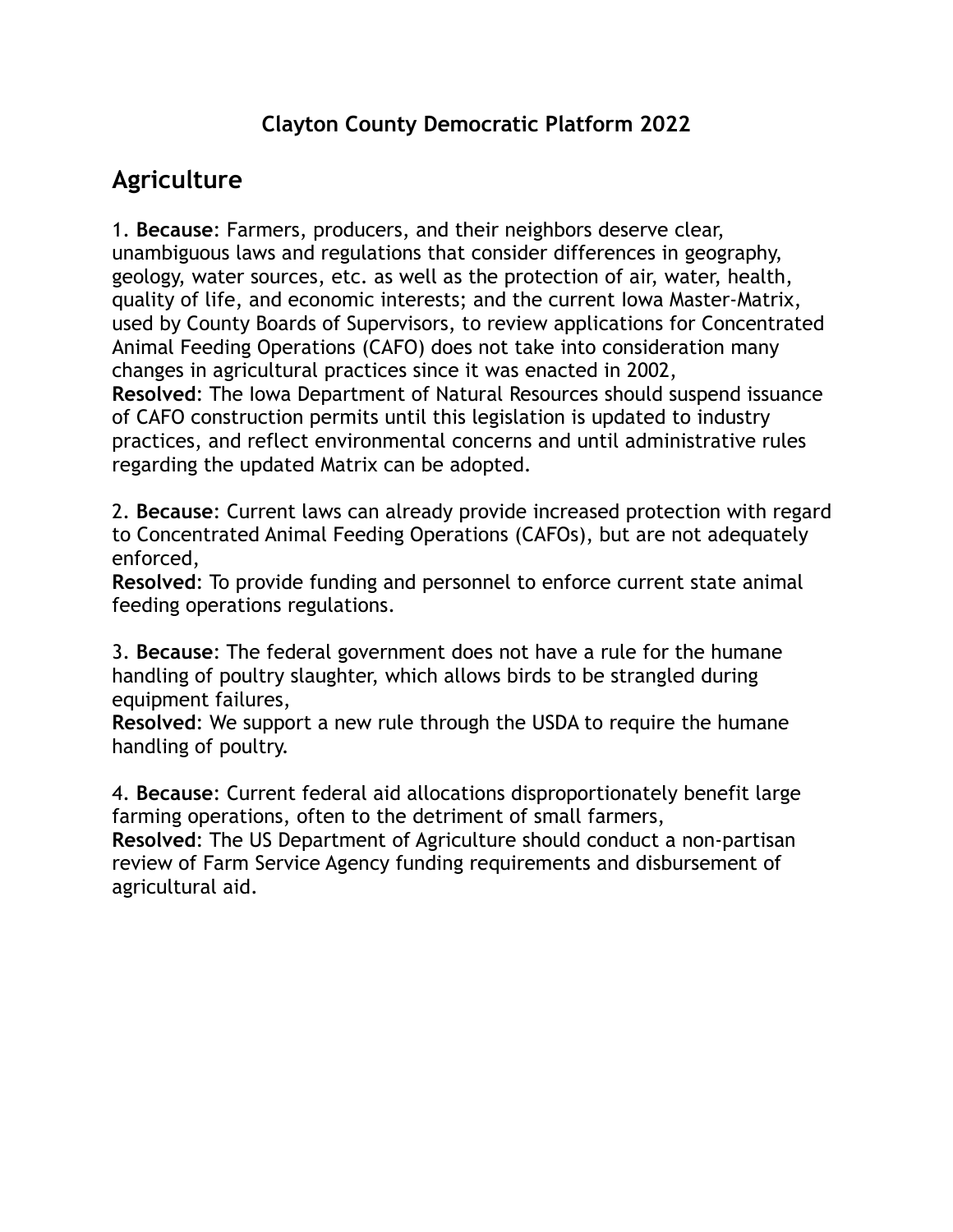## **Economy**

5. **Because**: Whether served by investor owned monopoly utilities, municipal utilities or rural electric cooperatives, Iowa's energy ratepayers must have the right to access, contribute to, and benefit from a clean energy economy, **Resolved**: All Iowans must have equitable access to the resources necessary to make their homes energy efficient and healthy by codifying Iowa's rate payers' bill of rights.

6. **Because**: Iowa's population is rapidly aging and our workforce is in need of new workers and residents to improve Iowa's economy,

**Resolved**: State and local governments, as well as public and private entities, should form a task force to encourage people to settle in Iowa as well as keep young people in the state.

### **Education**

7. **Because**: A strong democracy depends on educated voters, and public education is the backbone of our democracy, and

**Because**: Private schools are exempt from following many state laws that guarantee equal access to education,

**Resolved**: Public education money should be reserved for public schools and not be used for non-public schools.

8. **Because**: A strong education system is necessary for the success of future generations, including special needs individuals,

**Resolved**: We support an increase in funding for education, and special education, at all levels.

9. **Because**: Only 40% of jobs require a college degree, a technical education will provide training and skills necessary most jobs,

**Resolved**: To provide funding and focus on technical education in high school and beyond.

10. **Because**: Business and private donations currently fund most research at universities and colleges and therefore allows private and corporate interests to influence the direction of said research,

**Resolved**: To provide increased public funding for university and college research.

11. **Because**: Schools should be a safe environment for students and staff, **Resolved**: Guns should not be allowed in school buildings or on school campuses in Iowa, except those carried by certified law officers.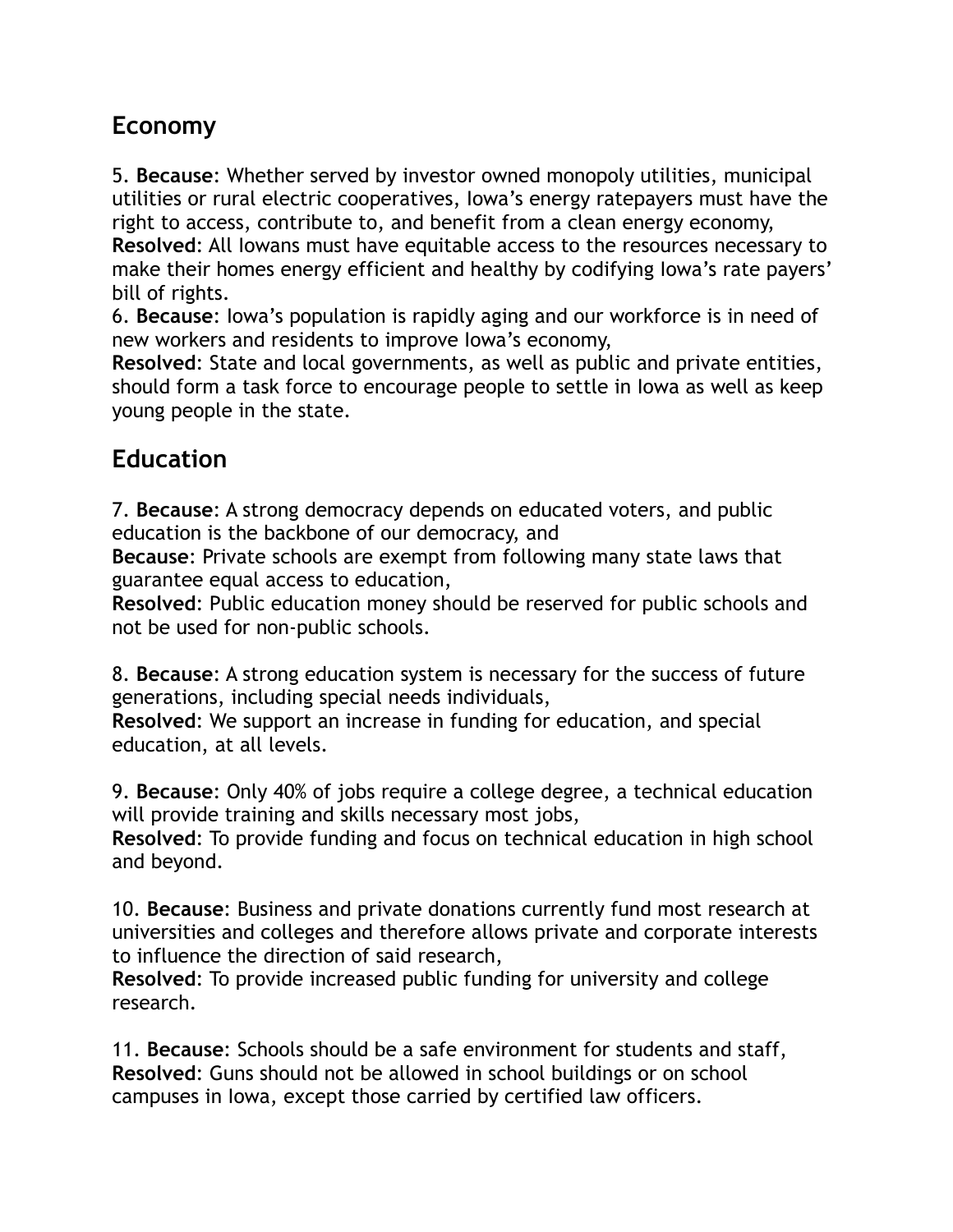#### **Environment**

12. **Because**: To survive and thrive, Iowans consume energy. Because of rateregulated utility monopolies, Iowans do not choose their source of power; further, as clean electrification becomes the norm, measures must be in place to protect energy ratepayers from unjust energy burdens; and as climate change increasingly stresses our communities, we must ensure all Iowans have equitable access to the resources necessary for healthy living; **Resolved**: Iowa's energy ratepayers must have energy democracy. Iowans must have the right to access, contribute to, and benefit from a clean energy transition.

13. **Because**: The overwhelming scientific consensus shows that carbon dioxide generated by human activities has led to global warming and climate change that threatens the health of planet Earth,

**Resolved**: The Clayton County Democratic Party therefore urges individuals, businesses, agriculture, industries and all levels of government to immediately set a top priority on reducing the use of carbon-producing energy, on developing alternative energy sources, and on developing ways to counter current changes to the climate.

14. **Because**: Iowa has over 700 rivers and streams, and among the worst surface water quality in the country, and

**Because**: Our local waterways in the Driftless Region of the state, including Bloody Run Creek, are under constant threat;

**Resolved**: To fund, improve and maintain legislation that guarantees clean water, and to support environmental protections of our fragile natural water resources.

15. **Because:** Fossil fuel transport companies are only required to reserve \$2000 per mile for disaster cleanup, and

**Because:** recent clean-ups have cost closer to \$50,000 per mile;

**Resolved:** Companies transporting fossil fuels (pipelines, trains, barges, etc.) should be required to reserve the funds necessary for full clean up of potential disasters.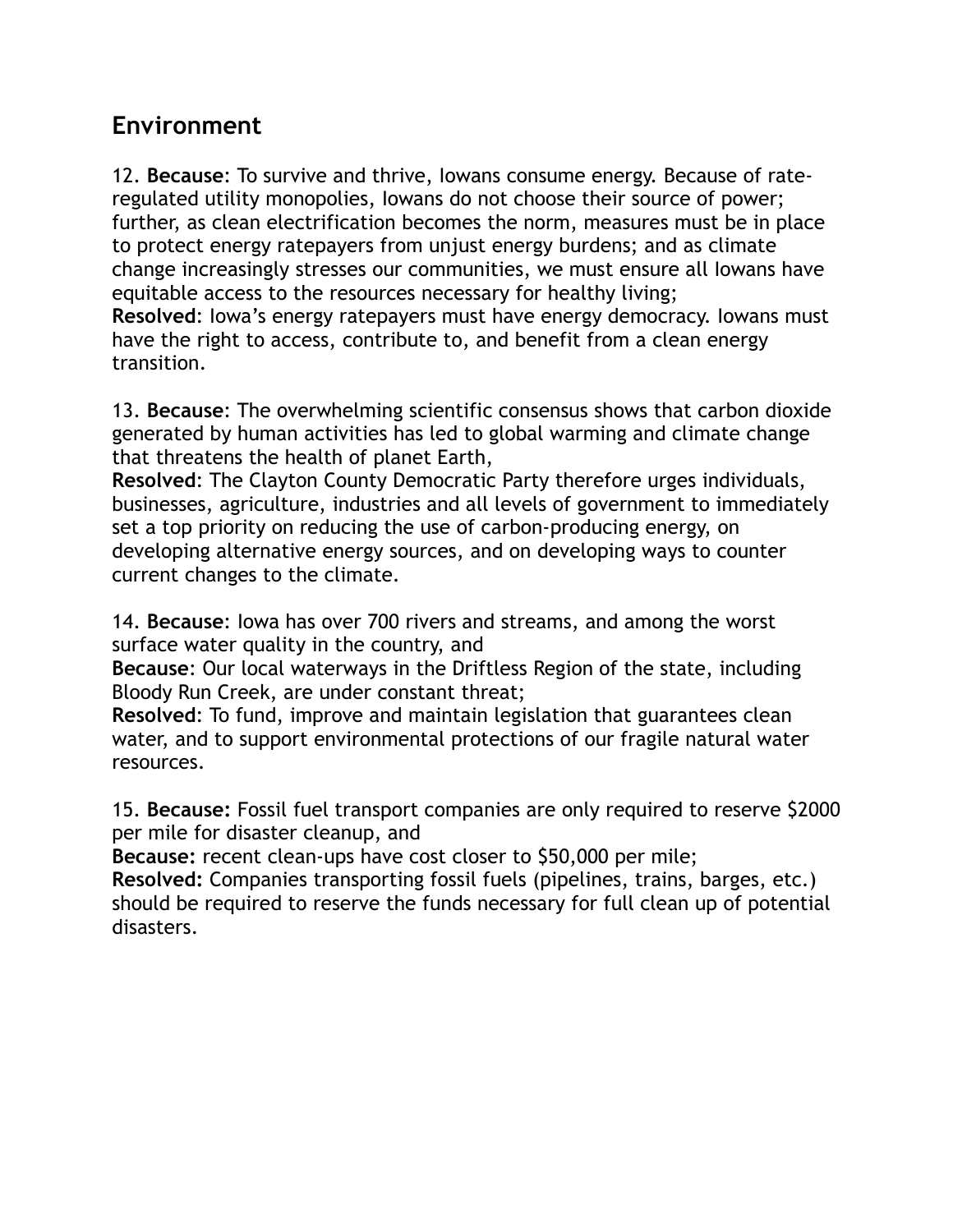#### **Government**

16. **Because**: Our biennial caucus system has become unwieldy and outdated, as demonstrated repeatedly over the last few years with the app failures on Caucus Night 2020, and then with the forced move to online conventions due to the COVID-19 pandemic; and

**Because**: Our current system depends on complicated procedures that require vast amounts of volunteer labor regardless of the final rate of attendance; and **Because**: The delegate selection plan is written for each caucus;

**Resolved**: we encourage the State Convention to review caucus procedures and pass an amendment to streamline the process, to remove specific caucus procedure language from the constitution, and to designate the delegate selection plan as the authority to give flexibility to the state party to change procedure plans without having to go through constitutional changes at convention.

17. **Because**: Incumbents receive a huge advantage by being able to solicit funds immediately after being elected,

**Resolved**: The solicitation of funds should be forbidden until October 15 of the year before an election.

18. **Because**: The current justice system is biased against and disproportionately affects poor, minority, and disenfranchised individuals, **Resolved**: Sentencing reform must continue happen at the state and national levels to make a more just system, including the elimination of mandatory sentences.

19. **Because**: Our forefathers envisioned a citizen's legislature and not life-time appointments,

**Resolved**: Federal elected officials should be term limited as outlined in a Constitutional amendment.

20. **Because**: The Supreme Courts' Citizens United decision allowed unlimited dark money into politics,

**Resolved**: Congress should enact campaign finance reform legislation.

21. **Because**: We need to repair economic disparities and even the playing field for start-ups and businesses such as small farmers,

**Resolved**: We need to keep and strengthen the inheritance tax.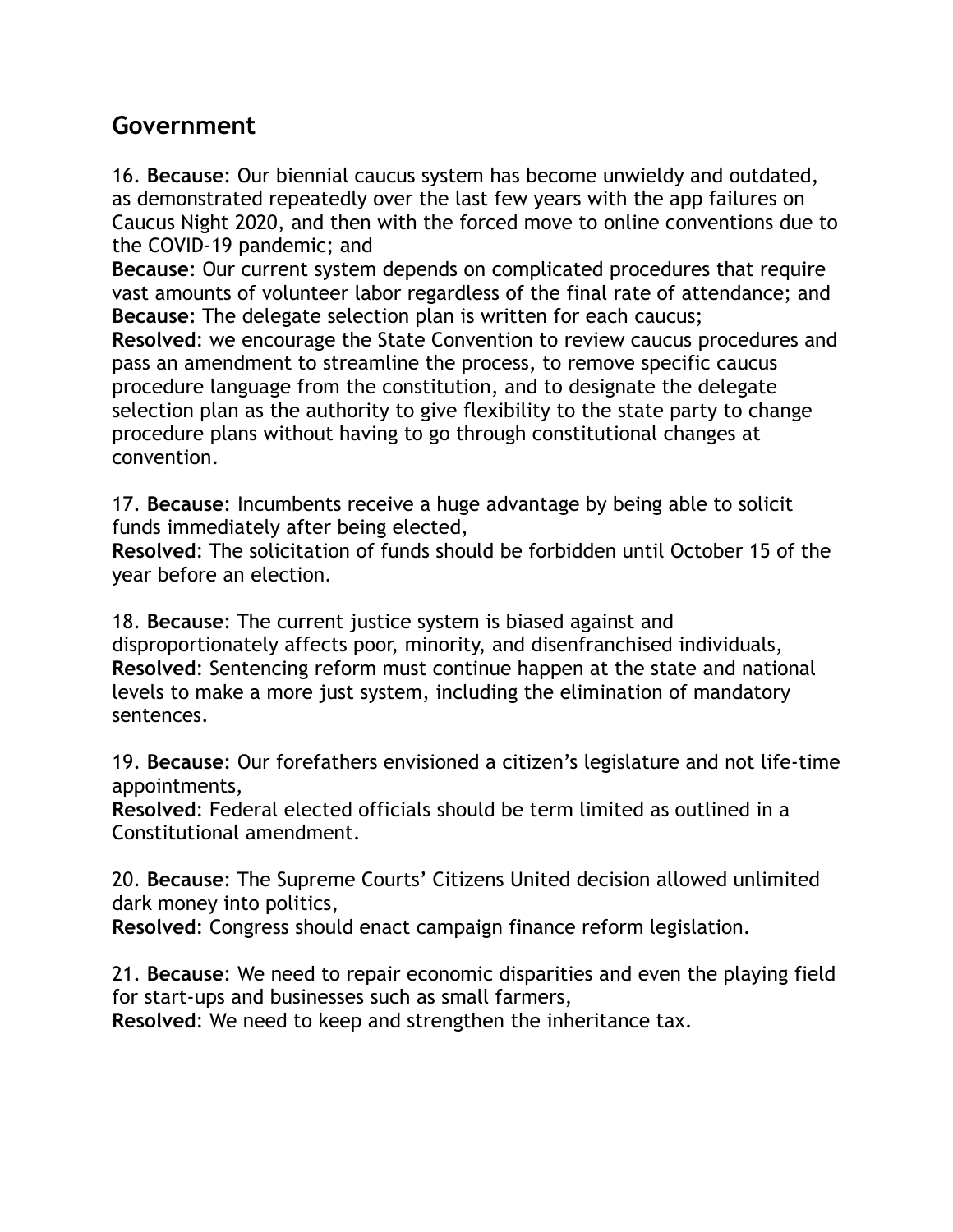22. **Because**: Anti-government groups continue to grow in size and power, and work to intimidate voters and elected officials,

**Resolved**: we reject the use of anti-government groups such as sovereign citizens, militias, or white supremacists to enforce election rules or monitor polling locations.

23. **Because**: the citizens of the District of Columbia do not have the rights afforded other citizens,

**Resolved**: That we endorse and encourage citizens and their members of Congress to support Statehood and full democracy for the District of Columbia that will guarantee to the residents full Congressional voting representation, budget autonomy, and all of the rights that the people of the 50 United States enjoy, and,

**Resolved**: we ask all members of the Iowa House and Iowa Senate to pass a resolution supporting D.C. statehood.

24. **Because**: US territories, such as Puerto Rico, Guam and the US Virgin Islands lack full federal representation,

**Resolved**: Congress shall allow these territories the right to self determination.

25. **Because**: Sexual harassment, and other forms of harassment, are no longer accepted at places of government and work, and therefore committing such behaviors leaves elected officials and civil servants subject to financial consequences for their actions,

**Resolved**: The legislature should pass and the governor sign legislation that forbids the use of public or campaign funds for the settlement of harassment claims, or for the legal defense against such claims if the accused is found guilty in a court of law.

26. **Because:** Cannabis, as demonstrated in numerous states where it has been legalized, does not need to be restricted or prohibited by the Controlled Substances Act.

**Resolved:** To legalize, tax, and regulate cannabis.

27. **Because:** In order to maintain the public trust, we hold a higher standard of behavior from elected and appointed officials

**Resolved:** Any person who has been criminally charged with participating in an insurrection, armed or otherwise, against any federal, state, or local governmental entity shall be forbidden from running for or holding elected office.